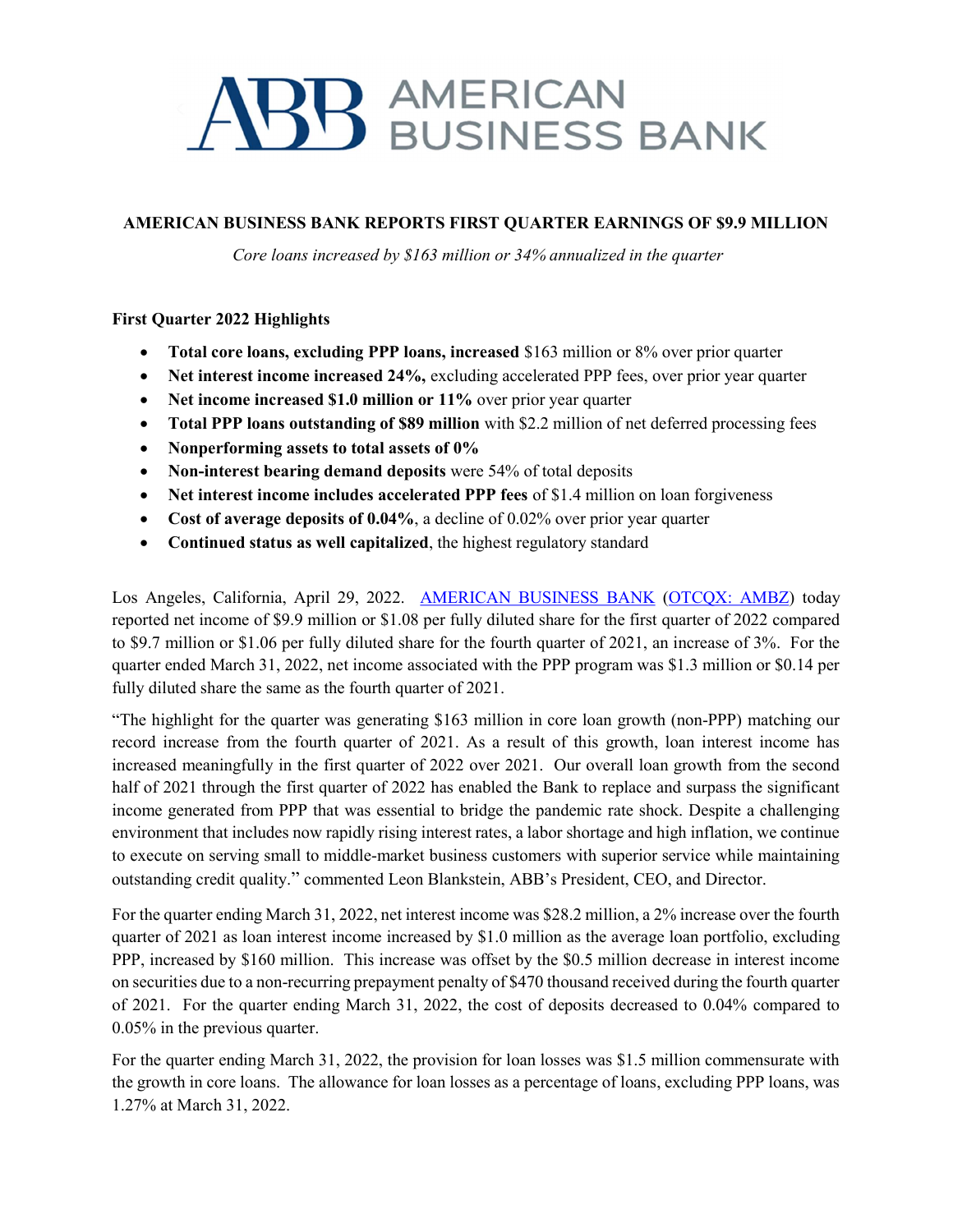#### Net Interest Margin

Net interest margin for the first quarter of 2022 was 3.00% compared to 2.82% in the fourth quarter of 2021 and 2.92% in the first quarter of 2021. Excluding the impact of PPP loans, the net interest margin was 2.89% for the first quarter of 2022 compared to 2.75% for the fourth quarter of 2021 reflecting the higher percentage of core loans to assets. Without the acceleration of fees on forgiveness, the yield on PPP loans was 1.65% for the first quarter of 2022. As of March 31, 2022, 37% of the loan portfolio had variable rates, with approximately half of the Bank's variable-rate loans indexed to prime and 81% of these loans are at or above interest rate floors by 48 bps. was 3.00% compared to 2.82% in the fourth quarter of 2021<br>ling the impact of PPP loans, the net interest margin was<br>2.75% for the fourth quarter of 2021 reflecting the higher<br>acceleration of fees on forgiveness, the yield

#### Net Interest Income

| and 2.92% in the first quarter of 2021. Excluding the impact of PPP loans, the net interest margin was<br>2.89% for the first quarter of 2022 compared to 2.75% for the fourth quarter of 2021 reflecting the higher<br>percentage of core loans to assets. Without the acceleration of fees on forgiveness, the yield on PPP loans |              |                   |               |                                                |               |                   |
|-------------------------------------------------------------------------------------------------------------------------------------------------------------------------------------------------------------------------------------------------------------------------------------------------------------------------------------|--------------|-------------------|---------------|------------------------------------------------|---------------|-------------------|
| was 1.65% for the first quarter of 2022. As of March 31, 2022, 37% of the loan portfolio had variable rates,<br>with approximately half of the Bank's variable-rate loans indexed to prime and 81% of these loans are at<br>or above interest rate floors by 48 bps.                                                                |              |                   |               |                                                |               |                   |
| Net Interest Income                                                                                                                                                                                                                                                                                                                 |              |                   |               |                                                |               |                   |
| fourth quarter of 2021 and increased by \$3.7 million, or 15%, compared to the quarter ending March 31,<br>2021. The increase is a result of the Bank's strong core loan growth offset by the decrease in the accelerated<br>realization of net deferred PPP processing fees and decrease in interest income on securities.         |              |                   |               |                                                |               |                   |
|                                                                                                                                                                                                                                                                                                                                     |              |                   |               | As of or For the<br><b>Three Months Ended:</b> |               |                   |
| (Figures in \$000s, except per share amounts)                                                                                                                                                                                                                                                                                       |              | <b>March 2022</b> |               | December 2021                                  |               | <b>March 2021</b> |
| PPP loans - first round, net                                                                                                                                                                                                                                                                                                        | \$           | 6,391             | \$            | 10,361                                         | $\mathcal{S}$ | 424,327           |
| PPP loans - second round, net                                                                                                                                                                                                                                                                                                       |              | 79,997            |               | 133,224                                        |               | 217,780           |
| PPP Total Loans, net                                                                                                                                                                                                                                                                                                                | \$           | 86,388            | \$            | 143,585                                        | $\mathcal{S}$ | 642,107           |
|                                                                                                                                                                                                                                                                                                                                     | \$           | 277               | <sup>\$</sup> | 418                                            | $\mathcal{S}$ | 1,527             |
| 1% Coupon Interest                                                                                                                                                                                                                                                                                                                  |              | 171               |               | 254                                            |               | 668               |
| Amortized fees                                                                                                                                                                                                                                                                                                                      |              |                   |               | 1,118                                          |               | 2,845             |
| Accelerated fees                                                                                                                                                                                                                                                                                                                    |              | 1,427             |               |                                                |               |                   |
| Total PPP loan income                                                                                                                                                                                                                                                                                                               | \$           | 1,875             | \$            | 1,789                                          | <sup>S</sup>  | 5,040             |
| Total PPP loan income after tax<br>Total PPP loan income after tax per                                                                                                                                                                                                                                                              | $\mathbb{S}$ | 1,322             | $\mathcal{S}$ | 1,262                                          | $\mathcal{S}$ | 3,555             |

As of April 25, 2022, approximately 98% of PPP loans originated in 2020 and 72% of PPP loans originated in 2021 have been forgiven. Of the remaining PPP loans originated in 2020 and 2021, approximately 23% are in the forgiveness review or submission process.

#### Non-Interest Income

The decrease in non-interest income from the prior quarter and the same quarter a year ago are primarily due to the decline in the value of the Bank/Corporate owned life insurance (BOLI) that are invested in mutual funds.

## Non-Interest Expense

For the quarter ending March 31, 2022, total non-interest expense decreased \$349 thousand compared to the fourth quarter of 2021 primarily due to donations paid in the fourth quarter of 2021 fulfilling the Bank's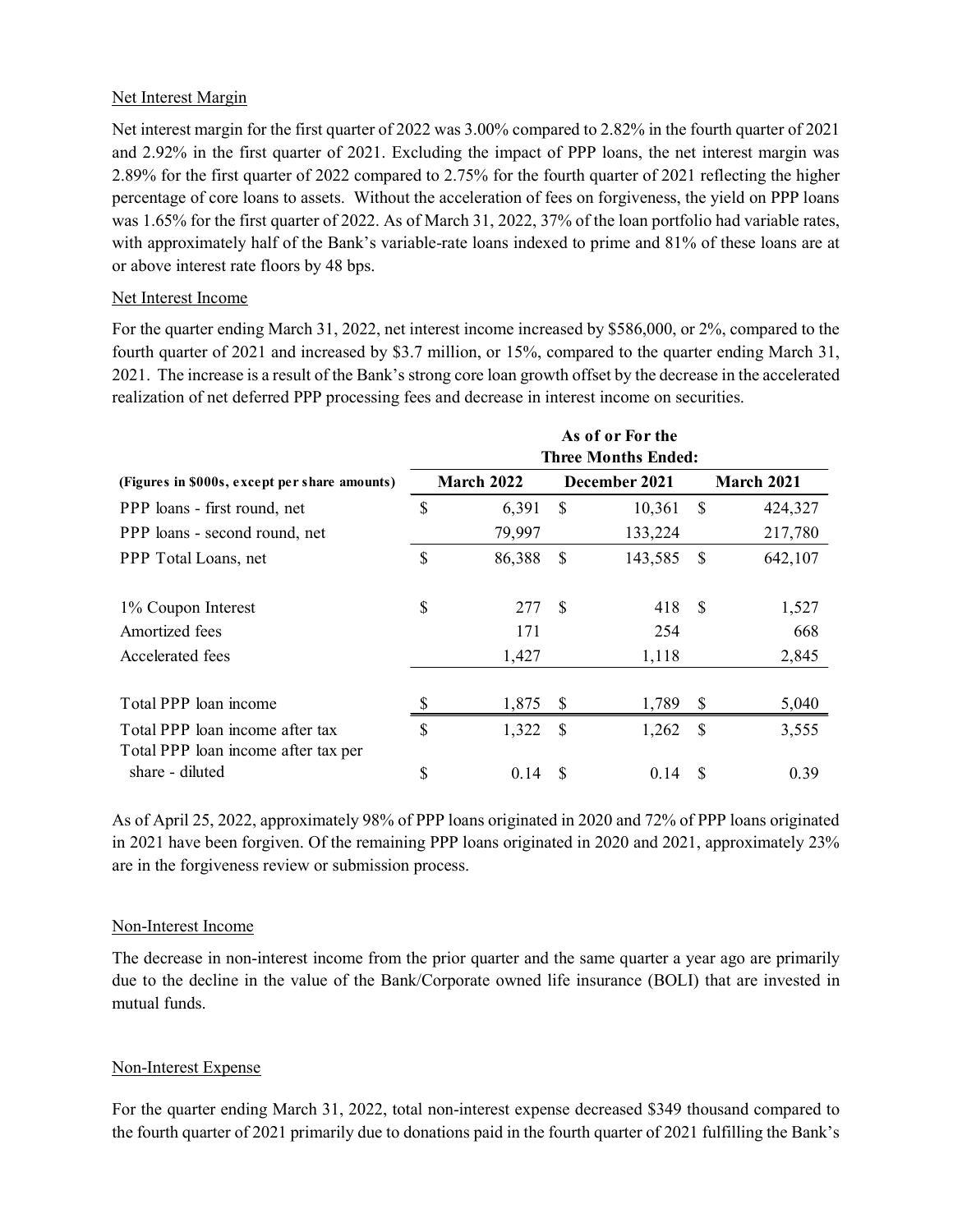PPP Grant Program benefiting minority and women-owned businesses. The efficiency ratio decreased to 50% compared to 52% for the fourth quarter of 2021.

Non-interest expense increased \$771 thousand for the quarter ended March 31, 2022 compared to the first quarter of 2021. This was driven by an increase in salaries and employee benefits. The efficiency ratio declined to 50% for the first quarter of 2022 compared to 54% for the first quarter of 2021.

There were 198 full time equivalent employees at March 31, 2022 compared to 192 a year ago and 203 at December 31, 2021. In March of 2022, Suzanne Dondanville, EVP/Chief Operations Officer, departed from the Bank. "We thank Suzanne for her contributions to our success," commented ABB's Executive Vice President and Chief Financial Officer. The Bank has 38 relationship managers in eight offices representing an increase of four from a year ago and an increase of one from the prior quarter.

#### Balance Sheet

From December 31, 2021 to March 31, 2022, total core loans, excluding PPP loans, increased \$163 million, or 8%. During the first quarter of 2022, CRE loans, primarily owner-occupied, increased by \$125 million, and C&I loans increased by \$49 million. At March 31, 2022, the utilization rate for the Bank's commercial lines of credit remained unchanged at 30% compared to December 31, 2021. Investment securities decreased from the fourth quarter of 2021 to \$1.46 billion. On January 3, 2022, \$307 million of Availablefor-Sale securities, net of \$3.7 million of unrealized losses, were transferred to Held-to-Maturity securities. As of March 31, 2022, the duration of the securities portfolio increased to 5.7 years from 4.5 years as of December 31, 2021 as market interest rates increased.

#### Asset Quality

| for-Sale securities, net of \$3.7 million of unrealized losses, were transferred to Held-to-Maturity securities.<br>As of March 31, 2022, the duration of the securities portfolio increased to 5.7 years from 4.5 years as of<br>December 31, 2021 as market interest rates increased.                                                                                                                                                     |              |           |              |  |
|---------------------------------------------------------------------------------------------------------------------------------------------------------------------------------------------------------------------------------------------------------------------------------------------------------------------------------------------------------------------------------------------------------------------------------------------|--------------|-----------|--------------|--|
| During the first quarter of 2022, total assets decreased \$85 million, or 2%, and total deposits decreased by<br>\$63 million.                                                                                                                                                                                                                                                                                                              |              |           |              |  |
| At March 31, 2022, the tangible common equity ratio was 6.7%, as the benefit of first quarter net income<br>was more than offset by a larger Accumulated Other Comprehensive Loss, reflecting the impact of higher<br>rates on net unrealized securities losses. The loan growth over the last year has increased risk-weighted<br>assets resulting in a decrease in those capital ratios, which remain well above regulatory requirements. |              |           |              |  |
| <b>Asset Quality</b>                                                                                                                                                                                                                                                                                                                                                                                                                        |              |           |              |  |
| The following table presents asset quality overview as of the dates indicated:                                                                                                                                                                                                                                                                                                                                                              |              |           |              |  |
|                                                                                                                                                                                                                                                                                                                                                                                                                                             |              | March 31, | December 31, |  |
| (Figures in \$000s)                                                                                                                                                                                                                                                                                                                                                                                                                         |              | 2022      | 2021         |  |
| Non-performing assets (NPA)                                                                                                                                                                                                                                                                                                                                                                                                                 | \$           |           | \$<br>338    |  |
| Loans 90+ Days Past Due and Still Accruing                                                                                                                                                                                                                                                                                                                                                                                                  |              |           |              |  |
| Total NPA                                                                                                                                                                                                                                                                                                                                                                                                                                   | $\mathbb{S}$ |           | \$<br>338    |  |
| NPA as a % of total assets, excluding PPP                                                                                                                                                                                                                                                                                                                                                                                                   |              | $0.00\%$  | 0.01%        |  |
| Past Due as a % of total Loans, excluding PPP                                                                                                                                                                                                                                                                                                                                                                                               |              | $0.00\%$  | $0.00\%$     |  |
| Criticized as a % of total Loans, excluding PPP                                                                                                                                                                                                                                                                                                                                                                                             |              | 2.49%     | 3.50%        |  |
| Classified as a % of total Loans, excluding PPP                                                                                                                                                                                                                                                                                                                                                                                             |              | 0.14%     | 0.12%        |  |
|                                                                                                                                                                                                                                                                                                                                                                                                                                             |              |           |              |  |
|                                                                                                                                                                                                                                                                                                                                                                                                                                             |              |           |              |  |
|                                                                                                                                                                                                                                                                                                                                                                                                                                             |              |           |              |  |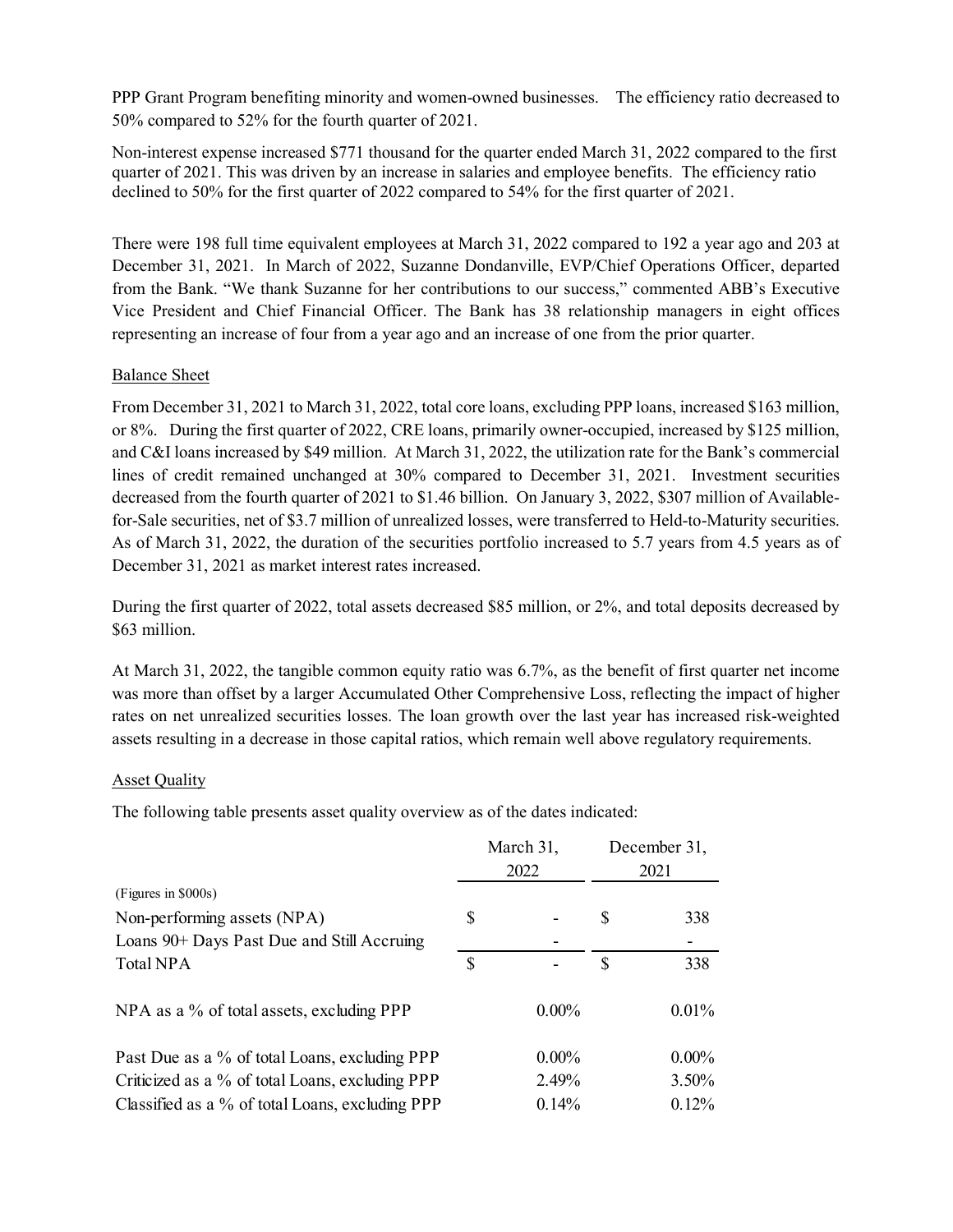| As of March 31, 2021, the Bank had no specific reserve related to two impaired loan relationships.          |              |                    |              |              |  |
|-------------------------------------------------------------------------------------------------------------|--------------|--------------------|--------------|--------------|--|
|                                                                                                             |              |                    |              |              |  |
|                                                                                                             |              |                    |              |              |  |
|                                                                                                             |              |                    |              |              |  |
|                                                                                                             |              |                    |              |              |  |
|                                                                                                             |              |                    |              |              |  |
| The following table represents the allowance for loan losses as of and for the dates and periods indicated: |              |                    |              |              |  |
|                                                                                                             |              | Three Months Ended |              |              |  |
|                                                                                                             |              | March 31,          |              | December 31, |  |
|                                                                                                             |              | 2022               |              | 2021         |  |
|                                                                                                             |              |                    |              |              |  |
|                                                                                                             |              | 25,062             | \$           | 23,550       |  |
| (Figures in \$000s)<br><b>Beginning Balance</b>                                                             | \$           |                    |              |              |  |
| Charge-offs                                                                                                 |              |                    |              |              |  |
| Recoveries                                                                                                  |              | 13                 |              | 27           |  |
| Net (charge-offs) / recoveries                                                                              | $\mathbb{S}$ | 13                 | $\mathbb{S}$ | 27           |  |
| Provision                                                                                                   |              | 1,486              |              | 1,485        |  |
| <b>Ending Balance</b>                                                                                       | $\mathbb{S}$ | 26,561             | \$           | 25,062       |  |

All PPP loans are 100% guaranteed by the SBA and as such, no allowance for loan losses is allocated to these loans. The Bank is required to adopt CECL, or Current Expected Credit Loss, on January 1, 2023. There are no loans on a loan payment deferment program.

#### ABOUT AMERICAN BUSINESS BANK

American Business Bank, headquartered in downtown Los Angeles, offers a wide range of financial services to the business marketplace. Clients include wholesalers, manufacturers, service businesses, professionals and non-profits. American Business Bank has seven Loan Production Offices in strategic locations including: North Orange County in Anaheim, Orange County in Irvine, South Bay in Torrance, San Fernando Valley in Woodland Hills, Riverside County in Corona, Inland Empire in Ontario and LA Coastal in Long Beach.

## FORWARD LOOKING STATEMENTS

This communication contains certain forward-looking information about American Business Bank that is intended to be covered by the safe harbor for "forward-looking statements" provided by the Private Securities Litigation Reform Act of 1995. Such statements include future financial and operating results, expectations, intentions and other statements that are not historical facts. Such statements are based on information available at the time of this communication and are based on current beliefs and expectations of the Bank's management and are subject to significant risks, uncertainties and contingencies, many of which are beyond our control. Actual results may differ materially from those set forth in the forwardlooking statements due to a variety of factors, including various risk factors. We are under no obligation (and expressly disclaim any such obligation) to update or alter our forward-looking statements, whether as a result of new information, future events or otherwise, except as required by law.

Contact: Karen Schoenbaum EVP/CFO (213) 430-4000 www.americanbb.bank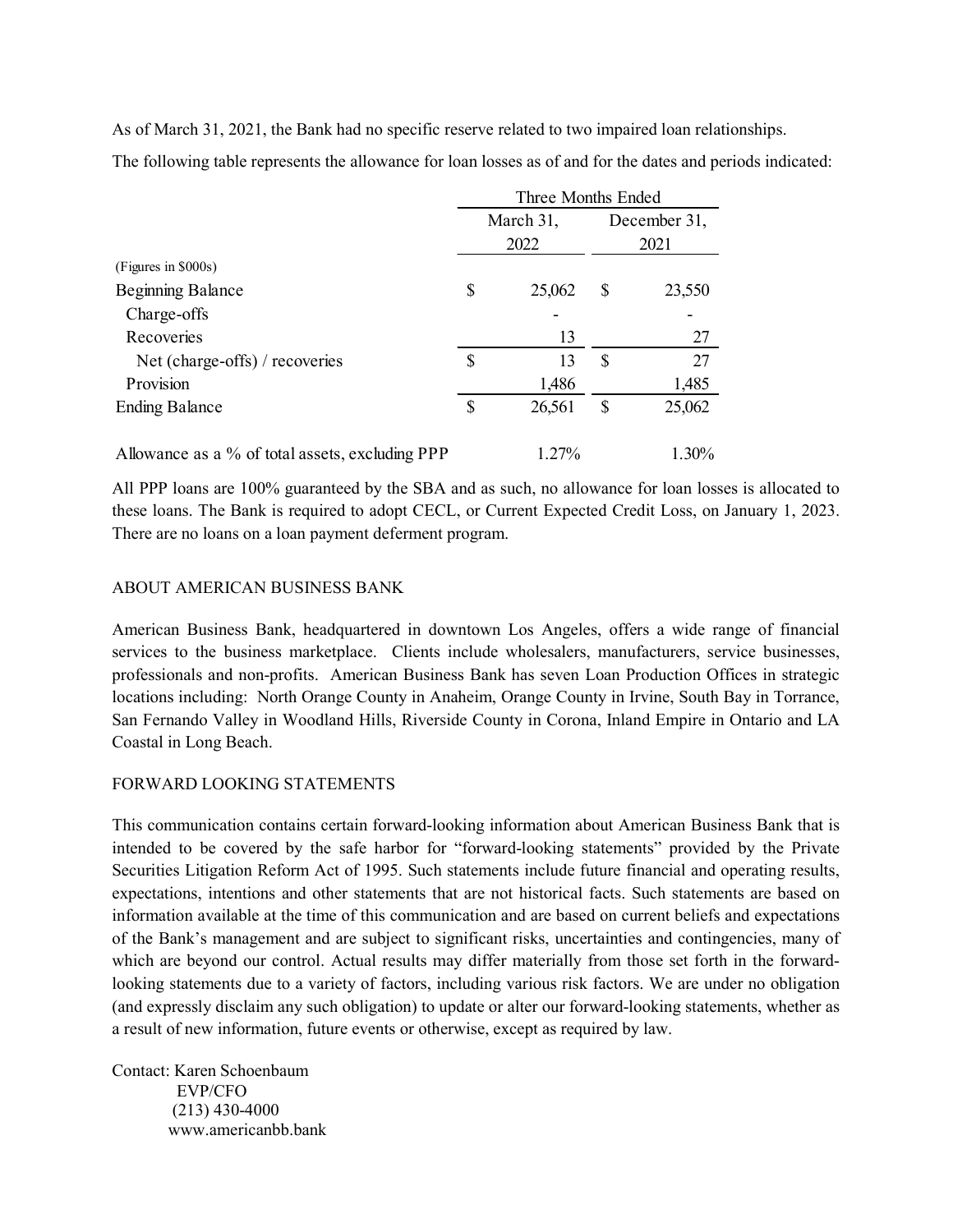#### **American Business Bank**

*Figures in \$000, except share and per share amounts*

#### **BALANCE SHEETS (unaudited)**

|                                                           | March |           |    | <b>December</b> |    | March     |  |
|-----------------------------------------------------------|-------|-----------|----|-----------------|----|-----------|--|
|                                                           |       | 2022      |    | 2021            |    | 2021      |  |
| Assets:                                                   |       |           |    |                 |    |           |  |
| Cash and Due from Banks                                   | \$    | 48,531    | \$ | 33,246          | \$ | 38,637    |  |
| Interest Earning Deposits in Other Financial Institutions |       | 63,022    |    | 195,624         |    | 350,354   |  |
| <b>Investment Securities:</b>                             |       |           |    |                 |    |           |  |
| <b>US</b> Agencies                                        |       | 169,832   |    | 185,170         |    | 218,794   |  |
| Mortgage Backed Securities                                |       | 545,447   |    | 808,496         |    | 407,651   |  |
| State and Municipals                                      |       | 122,868   |    | 231,917         |    | 270,161   |  |
| <b>US</b> Treasuries                                      |       |           |    |                 |    |           |  |
| Corporate Bonds                                           |       | 14,044    |    | 12,903          |    | 8,848     |  |
| Securities Available-for-Sale, at Fair Value              |       | 852,191   |    | 1,238,486       |    | 905,454   |  |
| Mortgage Backed Securities                                |       | 204,025   |    |                 |    |           |  |
| State and Municipals                                      |       | 396,748   |    | 298,651         |    | 151,041   |  |
| Securities Held-to-Maturity, at Amortized Cost            |       | 600,773   |    | 298,651         |    | 151,041   |  |
| Federal Home Loan Bank Stock, at Cost                     |       | 11,779    |    | 11,779          |    | 10,864    |  |
| <b>Total Investment Securities</b>                        |       | 1,464,743 |    | 1,548,916       |    | 1,067,359 |  |
| Loans Receivable:                                         |       |           |    |                 |    |           |  |
| <b>Commercial Real Estate</b>                             |       | 1,496,684 |    | 1,371,475       |    | 1,137,493 |  |
| Commercial and Industrial                                 |       | 492,822   |    | 444,009         |    | 327,519   |  |
| SBA Payroll Protection Program                            |       | 86,387    |    | 143,584         |    | 642,107   |  |
| <b>Residential Real Estate</b>                            |       | 102,305   |    | 112,817         |    | 80,686    |  |
| Installment and Other                                     |       | 5,756     |    | 5,897           |    | 4,212     |  |
| Total Loans Receivable                                    |       | 2,183,954 |    | 2,077,782       |    | 2,192,017 |  |
| Allowance for Loan Losses                                 |       | (26, 561) |    | (25,062)        |    | (22, 946) |  |
| Loans Receivable, Net                                     |       | 2,157,393 |    | 2,052,720       |    | 2,169,071 |  |
| Furniture, Equipment and Leasehold Improvements, Net      |       | 6,327     |    | 6,580           |    | 7,472     |  |
| Bank/Corporate Owned Life Insurance                       |       | 28,622    |    | 28,851          |    | 28,070    |  |
| Other Assets                                              |       | 58,242    |    | 46,339          |    | 44,247    |  |
| <b>Total Assets</b>                                       | \$    | 3,826,880 | S  | 3,912,276       | \$ | 3,705,210 |  |
|                                                           |       |           |    |                 |    |           |  |
| Liabilities:                                              |       |           |    |                 |    |           |  |
| Non-Interest Bearing Demand Deposits                      | \$    | 1,920,015 |    | 1,934,444       | S  | 1,855,756 |  |
| <b>Interest Bearing Transaction Accounts</b>              |       | 277,016   |    | 287,224         |    | 260,610   |  |
| Money Market and Savings Deposits                         |       | 1,297,039 |    | 1,337,035       |    | 1,270,228 |  |
| Certificates of Deposit                                   |       | 40,998    |    | 39,445          |    | 34,267    |  |
| <b>Total Deposits</b>                                     |       | 3,535,068 |    | 3,598,148       |    | 3,420,861 |  |
| Federal Home Loan Bank Advances / Other Borrowings        |       |           |    |                 |    |           |  |
| Other Liabilities                                         |       | 36,588    |    | 35,574          |    | 36,265    |  |
| <b>Total Liabilities</b>                                  | \$    | 3,571,656 | \$ | 3,633,722       | \$ | 3,457,126 |  |
| <b>Shareholders' Equity:</b>                              |       |           |    |                 |    |           |  |
| Common Stock                                              | \$    | 203,400   | \$ | 202,199         | \$ | 166,956   |  |
| <b>Retained Earnings</b>                                  |       | 91,443    |    | 81,521          |    | 84,473    |  |
| Accumulated Other Comprehensive Income / (Loss)           |       | (39,619)  |    | (5,166)         |    | (3,345)   |  |
| <b>Total Shareholders' Equity</b>                         | \$    | 255,224   | \$ | 278,554         | \$ | 248,084   |  |
| <b>Total Liabilities and Shareholders' Equity</b>         | \$    | 3,826,880 | \$ | 3,912,276       | \$ | 3,705,210 |  |
| Standby Letters of Credit                                 | \$    | 36,698    | \$ | 35,891          | \$ | 32,115    |  |
| <b>Per Share Information:</b>                             |       |           |    |                 |    |           |  |
| Common Shares Outstanding                                 |       | 8,913,974 |    | 8,832,797       |    | 8,775,324 |  |
| Book Value Per Share                                      | \$    | 28.63     | \$ | 31.54           | \$ | 28.27     |  |
| Tangible Book Value Per Share                             | \$    | 28.63     | \$ | 31.54           | \$ | 28.27     |  |

\* All per share amounts and number of shares outstanding have been retroactively applied for the 10% stock dividend paid in July 2021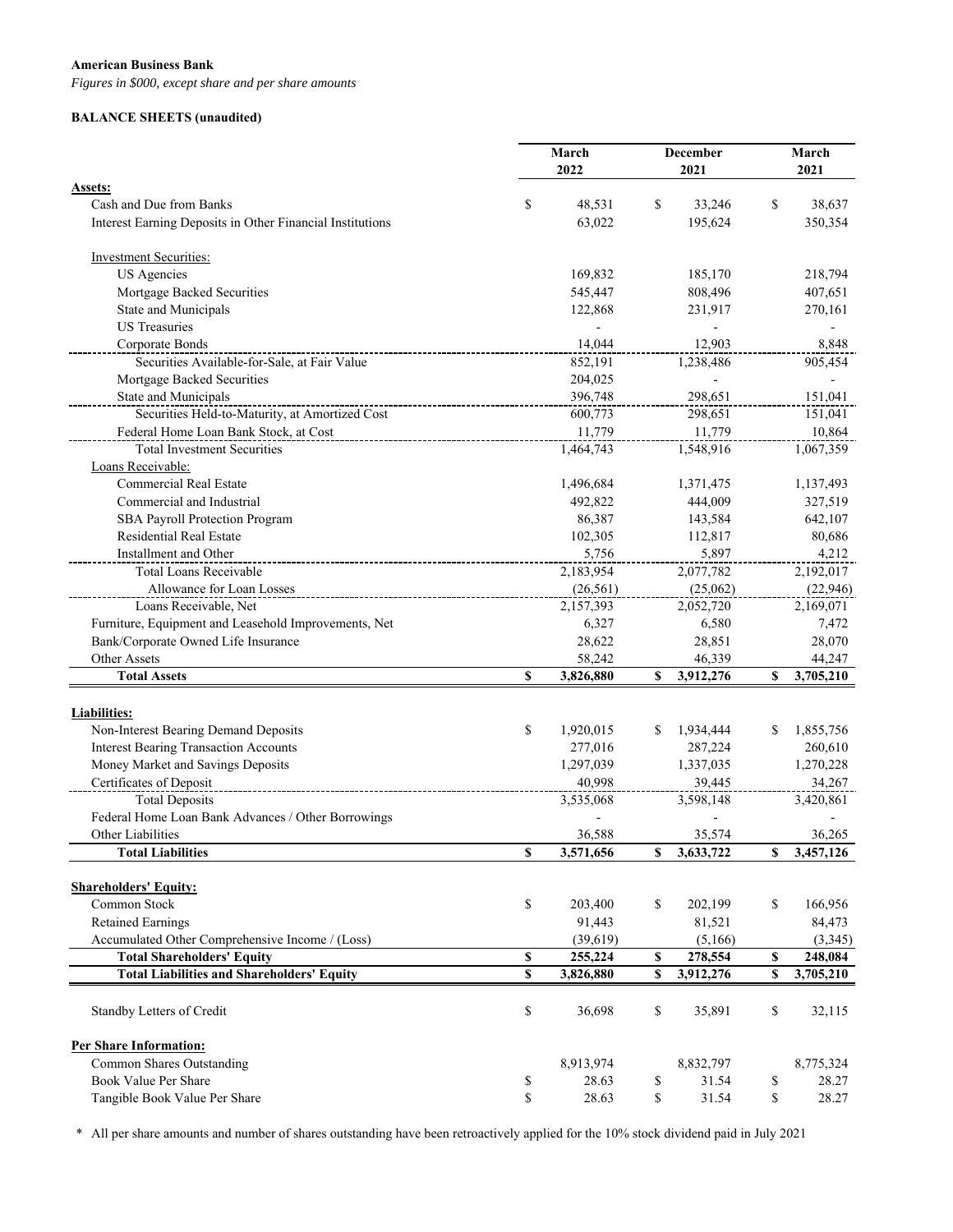#### **American Business Bank**

*Figures in \$000, except share and per share amounts*

#### **INCOME STATEMENTS (unaudited)**

|                                                      | For the three months ended: |    |                 |       |                          |  |  |  |
|------------------------------------------------------|-----------------------------|----|-----------------|-------|--------------------------|--|--|--|
|                                                      | March                       |    | <b>December</b> | March |                          |  |  |  |
|                                                      | 2022                        |    | 2021            |       | 2021                     |  |  |  |
| <b>Interest Income:</b>                              |                             |    |                 |       |                          |  |  |  |
| Interest and Fees on Loans                           | \$<br>21,809                | \$ | 20,729          | \$    | 20,774                   |  |  |  |
| Interest on Investment Securities                    | 6,658                       |    | 7,158           |       | 4,122                    |  |  |  |
| Interest on Interest Earning Deposits                |                             |    |                 |       |                          |  |  |  |
| in Other Financial Institutions                      | 80                          |    | 135             |       | 66                       |  |  |  |
| <b>Total Interest Income</b>                         | 28,547                      |    | 28,022          |       | 24,962                   |  |  |  |
| <b>Interest Expense:</b>                             |                             |    |                 |       |                          |  |  |  |
| Interest on Interest Bearing Transaction Accounts    | 26                          |    | 33              |       | 41                       |  |  |  |
| Interest on Money Market and Savings Deposits        | 323                         |    | 377             |       | 414                      |  |  |  |
| Interest on Certificates of Deposits                 | 10                          |    | 10              |       | 14                       |  |  |  |
| Interest on Federal Home Loan Bank Advances          |                             |    |                 |       |                          |  |  |  |
| and Other Borrowings                                 | $\overline{\phantom{a}}$    |    | $\blacksquare$  |       |                          |  |  |  |
| <b>Total Interest Expense</b>                        | 359                         |    | 420             |       | 469                      |  |  |  |
| Net Interest Income                                  | 28,188                      |    | 27,602          |       | 24,493                   |  |  |  |
| Provision for Loan Losses                            | 1,486                       |    | 1,485           |       | $\overline{\phantom{a}}$ |  |  |  |
| Net Interest Income after Provision for Loan Losses  | 26,702                      |    | 26,117          |       | 24,493                   |  |  |  |
| <b>Non-Interest Income:</b>                          |                             |    |                 |       |                          |  |  |  |
| Deposit Fees                                         | 960                         |    | 912             |       | 745                      |  |  |  |
| <b>International Fees</b>                            | 337                         |    | 357             |       | 263                      |  |  |  |
| Gain (Loss) on Sale of Investment Securities, Net    | 30                          |    | (18)            |       | (15)                     |  |  |  |
| Gain on Sale of SBA Loans, Net                       |                             |    |                 |       |                          |  |  |  |
| Bank/Corporate Owned Life Insurance Income (Expense) | (229)                       |    | 308             |       | 332                      |  |  |  |
| Other                                                | 293                         |    | 280             |       | 202                      |  |  |  |
| Total Non-Interest Income                            | 1,391                       |    | 1,839           |       | 1,527                    |  |  |  |
| <b>Non-Interest Expense:</b>                         |                             |    |                 |       |                          |  |  |  |
| Salaries and Employee Benefits                       | 10,475                      |    | 10,459          |       | 9,663                    |  |  |  |
| Occupancy and Equipment                              | 1,165                       |    | 1,157           |       | 1,146                    |  |  |  |
| Professional Services                                | 1,681                       |    | 1,462           |       | 1,703                    |  |  |  |
| Promotion Expenses                                   | 320                         |    | 800             |       | 222                      |  |  |  |
| Other                                                | 1,064                       |    | 1,176           |       | 1,200                    |  |  |  |
| Total Non-Interest Expense                           | 14,705                      |    | 15,054          |       | 13,934                   |  |  |  |
|                                                      |                             |    |                 |       |                          |  |  |  |
| Earnings before income taxes                         | 13,388                      |    | 12,902          |       | 12,086                   |  |  |  |
| Income Tax Expense                                   | 3,465                       |    | 3,240           |       | 3,170                    |  |  |  |
| <b>NET INCOME</b>                                    | \$<br>9,923                 | \$ | 9,662           | \$    | 8,916                    |  |  |  |
|                                                      |                             |    |                 |       |                          |  |  |  |
| <b>Per Share Information:</b>                        |                             |    |                 |       |                          |  |  |  |
| Earnings Per Share - Basic                           | \$<br>1.10                  | \$ | 1.07            | \$    | 1.00                     |  |  |  |
| Earnings Per Share - Diluted                         | \$<br>1.08                  | \$ | 1.06            | \$    | 0.99                     |  |  |  |
| Weighted Average Shares - Basic                      | 9,040,825                   |    | 9,002,011       |       | 8,921,941                |  |  |  |
| Weighted Average Shares - Diluted                    | 9,167,184                   |    | 9,143,933       |       | 9,033,128                |  |  |  |

\* All per share amounts and number of shares outstanding have been retroactively applied for the 10% stock dividend paid in July 2021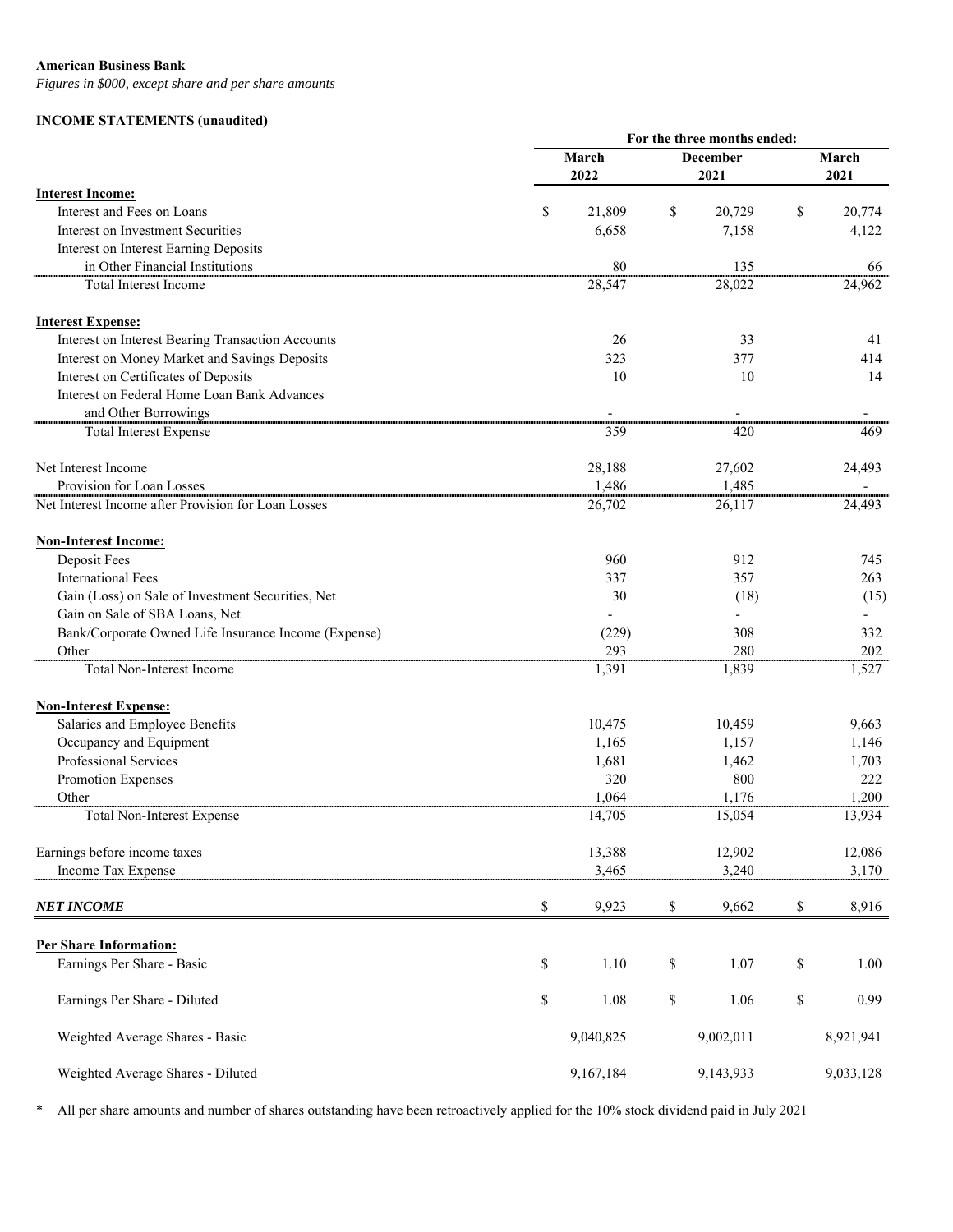*Figures in \$000*

#### **QUARTERLY AVERAGE BALANCE SHEETS AND YIELD ANALYSIS (unaudited)**

|                                                           |              |                |              |                 | For the three months ended: |               |                |               |                |                   |
|-----------------------------------------------------------|--------------|----------------|--------------|-----------------|-----------------------------|---------------|----------------|---------------|----------------|-------------------|
|                                                           |              |                |              | March 2022      |                             |               |                |               | December 2021  |                   |
|                                                           |              | Average        |              | <b>Interest</b> | Average                     | Average       |                | Interest      |                | Average           |
|                                                           |              | <b>Balance</b> |              | Inc/Exp         | <b>Yield/Rate</b>           |               | <b>Balance</b> |               | Inc/Exp        | <b>Yield/Rate</b> |
| <b>Interest Earning Assets:</b>                           |              |                |              |                 |                             |               |                |               |                |                   |
| Interest Earning Deposits in Other Financial Institutions | S            | 162,969        | -S           | 80              | 0.20%                       | $\mathbb{S}$  | 326,356 \$     |               | 135            | 0.17%             |
| <b>Investment Securities:</b>                             |              |                |              |                 |                             |               |                |               |                |                   |
| <b>US</b> Agencies                                        |              | 177,077        |              | 91              | 0.21%                       |               | 191,544        |               | 278            | 0.58%             |
| Mortgage Backed Securities                                |              | 805,321        |              | 3,361           | 1.67%                       |               | 818,689        |               | 3,728          | 1.82%             |
| State and Municipals                                      |              | 523,835        |              | 2,913           | 2.22%                       |               | 520,354        |               | 2,863          | 2.20%             |
| <b>US</b> Treasuries                                      |              |                |              |                 | $0.00\%$                    |               |                |               |                | $0.00\%$          |
| Corporate Bonds                                           |              | 13,000         |              | 113             | 3.47%                       |               | 12,750         |               | 109            | 3.42%             |
| Securities Available-for-Sale and Held-to-Maturity        |              | 1,519,233      |              | 6,478           | 1.71%                       |               | 1,543,337      |               | 6,978          | 1.81%             |
| Federal Home Loan Bank Stock                              |              | 11,779         |              | 180             | 6.10%                       |               | 11,779         |               | 180            | 6.10%             |
| <b>Total Investment Securities</b>                        |              | 1,531,012      |              | 6,658           | 1.74%                       |               | 1,555,116      |               | 7,158          | 1.84%             |
| Loans Receivable:                                         |              |                |              |                 |                             |               |                |               |                |                   |
| <b>Commercial Real Estate</b>                             |              | 1,418,952      |              | 14,180          | 4.05%                       |               | 1,318,877      |               | 13,610         | 4.09%             |
| Commercial and Industrial                                 |              | 465,403        |              | 4,691           | 4.09%                       |               | 401,559        |               | 4,211          | 4.16%             |
| <b>SBA Payroll Protection Program</b>                     |              | 110,355        |              | 1,875           | 6.89%                       |               | 161,986        |               | 1,789          | 4.38%             |
| <b>Residential Real Estate</b>                            |              | 109,759        |              | 1,011           | 3.74%                       |               | 113,660        |               | 1,059          | 3.70%             |
| Installment and Other                                     |              | 6,746          |              | 52              | 3.10%                       |               | 6,658          |               | 60             | 3.58%             |
| <b>Total Loans Receivable</b>                             |              | 2,111,215      |              | 21,809          | 4.19%                       |               | 2,002,740      |               | 20,729         | 4.11%             |
| <b>Total Interest Earning Assets</b>                      | $\mathbf{s}$ | 3,805,196      | $\mathbf{s}$ | 28,547          | 3.00%                       | $\mathbf{s}$  | 3,884,212 \$   |               | 28,022         | 2.82%             |
| <b>Liabilities:</b>                                       |              |                |              |                 |                             |               |                |               |                |                   |
| Non-Interest Bearing Demand Deposits                      |              | 1,984,694      |              |                 | $0.00\%$                    |               | 2,019,342      |               |                | $0.00\%$          |
| <b>Interest Bearing Transaction Accounts</b>              |              | 274,988        |              | 26              | 0.04%                       |               | 267,881        |               | 33             | 0.05%             |
| Money Market and Savings Deposits                         |              | 1,303,545      |              | 323             | 0.10%                       |               | 1,363,415      |               | 377            | 0.11%             |
| Certificates of Deposit                                   |              | 40,270         |              | 10              | 0.10%                       |               | 39,414         |               | 10             | 0.10%             |
| <b>Total Deposits</b>                                     |              | 3,603,497      |              | 359             | 0.04%                       |               | 3,690,052      |               | 420            | 0.05%             |
| Federal Home Loan Bank Advances / Other Borrowings        |              |                |              |                 | $0.00\%$                    |               |                |               | $\blacksquare$ | $0.00\%$          |
| Total Interest Bearing Deposits and Borrowings            |              | 1,618,803      |              | 359             | $0.09\%$                    |               | 1,670,710      |               | 420            | 0.10%             |
| <b>Total Deposits and Borrowings</b>                      | $\mathbf{s}$ | 3,603,497      | $\mathbf{s}$ | 359             | 0.04%                       | <sup>\$</sup> | 3,690,052 \$   |               | 420            | 0.05%             |
| Net Interest Income                                       |              |                | -S           | 28,188          |                             |               |                | <sup>\$</sup> | 27,602         |                   |
|                                                           |              |                |              |                 |                             |               |                |               |                |                   |
| Net Interest Rate Spread                                  |              |                |              |                 | 2.96%                       |               |                |               |                | 2.77%             |
| Net Interest Margin                                       |              |                |              |                 | 3.00%                       |               |                |               |                | 2.82%             |
| Net Interest Margin, excluding SBA PPP                    |              |                |              |                 | 2.89%                       |               |                |               |                | 2.75%             |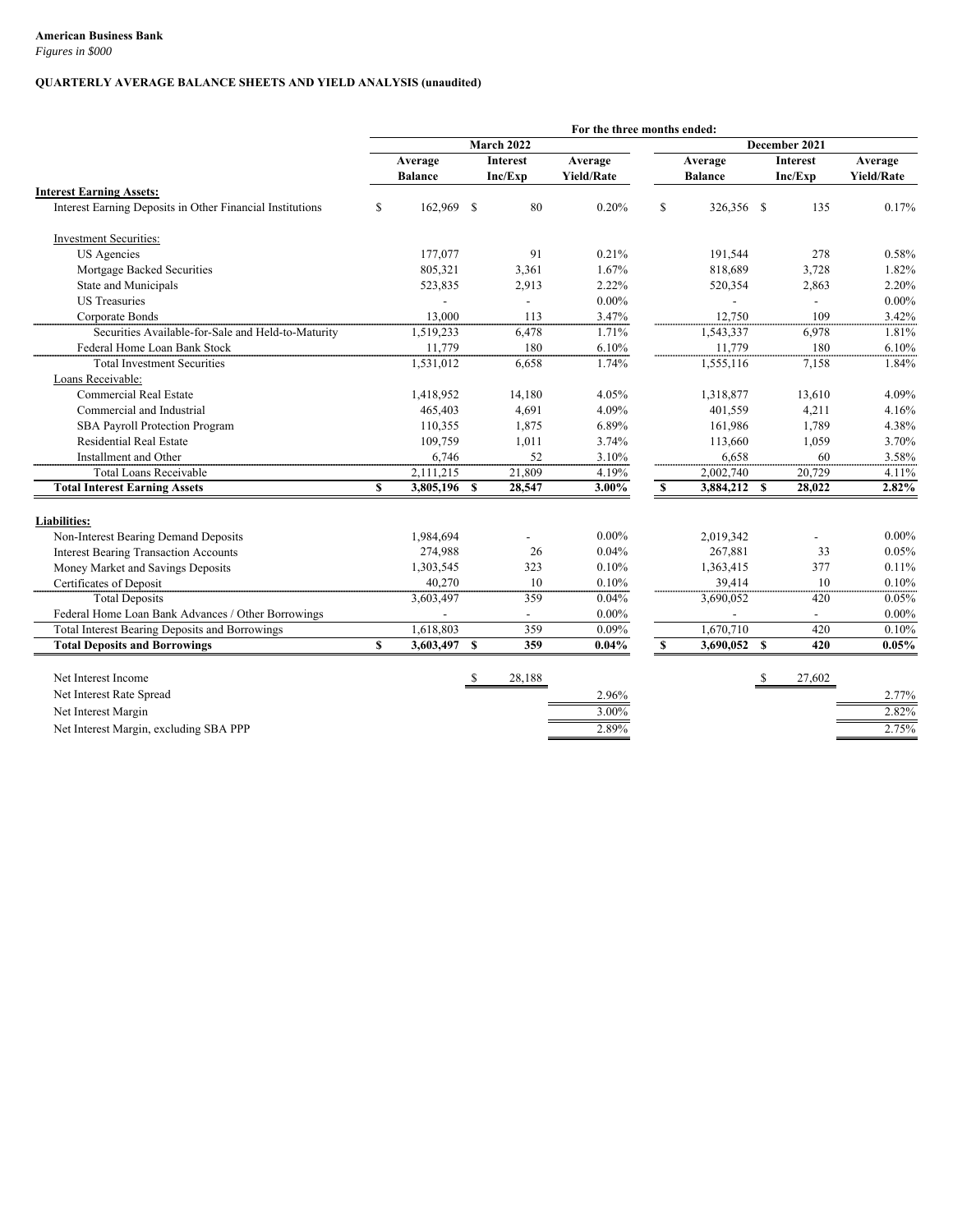*Figures in \$000*

#### **QUARTERLY AVERAGE BALANCE SHEETS AND YIELD ANALYSIS (unaudited)**

|                                                           |              |                |                 |            | For the three months ended: |               |                |               |                   |                   |
|-----------------------------------------------------------|--------------|----------------|-----------------|------------|-----------------------------|---------------|----------------|---------------|-------------------|-------------------|
|                                                           |              |                |                 | March 2022 |                             |               |                |               | <b>March 2021</b> |                   |
|                                                           |              | Average        | <b>Interest</b> |            | Average                     | Average       |                | Interest      |                   | Average           |
|                                                           |              | <b>Balance</b> |                 | Inc/Exp    | <b>Yield/Rate</b>           |               | <b>Balance</b> |               | Inc/Exp           | <b>Yield/Rate</b> |
| <b>Interest Earning Assets:</b>                           |              |                |                 |            |                             |               |                |               |                   |                   |
| Interest Earning Deposits in Other Financial Institutions | S            | 162,969 \$     |                 | 80         | 0.20%                       | $\mathbf S$   | 216,373 \$     |               | 66                | 0.12%             |
| <b>Investment Securities:</b>                             |              |                |                 |            |                             |               |                |               |                   |                   |
| US Agencies                                               |              | 177,077        |                 | 91         | 0.21%                       |               | 225,144        |               | 408               | 0.72%             |
| Mortgage Backed Securities                                |              | 805,321        |                 | 3,361      | 1.67%                       |               | 398,884        |               | 1,229             | 1.23%             |
| State and Municipals                                      |              | 523,835        |                 | 2,913      | 2.22%                       |               | 414,773        |               | 2,267             | 2.19%             |
| <b>US</b> Treasuries                                      |              |                |                 |            | $0.00\%$                    |               |                |               |                   | $0.00\%$          |
| Corporate Bonds                                           |              | 13,000         |                 | 113        | 3.47%                       |               | 10,273         |               | 82                | 3.20%             |
| Securities Available-for-Sale and Held-to-Maturity        |              | 1,519,233      |                 | 6,478      | 1.71%                       |               | 1,049,074      |               | 3,986             | 1.52%             |
| Federal Home Loan Bank Stock                              |              | 11,779         |                 | 180        | 6.10%                       |               | 10,864         |               | 136               | 5.01%             |
| <b>Total Investment Securities</b>                        |              | 1,531,012      |                 | 6,658      | 1.74%                       |               | 1,059,938      |               | 4,122             | 1.56%             |
| Loans Receivable:                                         |              |                |                 |            |                             |               |                |               |                   |                   |
| Commercial Real Estate                                    |              | 1,418,952      |                 | 14,180     | 4.05%                       |               | 1,105,890      |               | 11,463            | 4.20%             |
| Commercial and Industrial                                 |              | 465,403        |                 | 4,691      | 4.09%                       |               | 330,778        |               | 3,462             | 4.24%             |
| SBA Payroll Protection Program                            |              | 110,355        |                 | 1,875      | 6.89%                       |               | 609,638        |               | 5,040             | 3.35%             |
| <b>Residential Real Estate</b>                            |              | 109,759        |                 | 1,011      | 3.74%                       |               | 78,034         |               | 758               | 3.94%             |
| Installment and Other                                     |              | 6,746          |                 | 52         | 3.10%                       |               | 4,957          |               | 51                | 4.15%             |
| <b>Total Loans Receivable</b>                             |              | 2,111,215      |                 | 21,809     | 4.19%                       |               | 2,129,297      |               | 20,774            | 3.96%             |
| <b>Total Interest Earning Assets</b>                      | $\mathbf{s}$ | 3,805,196      | $\mathbf{s}$    | 28,547     | 3.00%                       | $\mathbf{s}$  | 3,405,608 \$   |               | 24,962            | 2.93%             |
| <b>Liabilities:</b>                                       |              |                |                 |            |                             |               |                |               |                   |                   |
| Non-Interest Bearing Demand Deposits                      |              | 1,984,694      |                 |            | $0.00\%$                    |               | 1,730,626      |               |                   | $0.00\%$          |
| <b>Interest Bearing Transaction Accounts</b>              |              | 274,988        |                 | 26         | 0.04%                       |               | 255,416        |               | 41                | 0.07%             |
| Money Market and Savings Deposits                         |              | 1,303,545      |                 | 323        | 0.10%                       |               | 1,223,414      |               | 414               | 0.14%             |
| Certificates of Deposit                                   |              | 40,270         |                 | 10         | 0.10%                       |               | 34,865         |               | 14                | 0.16%             |
| <b>Total Deposits</b>                                     |              | 3,603,497      |                 | 359        | 0.04%                       |               | 3,244,321      |               | 469               | 0.06%             |
| Federal Home Loan Bank Advances / Other Borrowings        |              |                |                 |            | $0.00\%$                    |               |                |               | $\blacksquare$    | $0.00\%$          |
| <b>Total Interest Bearing Deposits and Borrowings</b>     |              | 1,618,803      |                 | 359        | $0.09\%$                    |               | 1,513,695      |               | 469               | 0.13%             |
| <b>Total Deposits and Borrowings</b>                      | $\mathbf{s}$ | 3,603,497      | $\mathbf{s}$    | 359        | 0.04%                       | <sup>\$</sup> | 3,244,321 \$   |               | 469               | $0.06\%$          |
| Net Interest Income                                       |              |                | -S              | 28,188     |                             |               |                | <sup>\$</sup> | 24,493            |                   |
| Net Interest Rate Spread                                  |              |                |                 |            | 2.96%                       |               |                |               |                   | 2.87%             |
|                                                           |              |                |                 |            | 3.00%                       |               |                |               |                   |                   |
| Net Interest Margin                                       |              |                |                 |            |                             |               |                |               |                   | 2.92%             |
| Net Interest Margin, excluding SBA PPP                    |              |                |                 |            | 2.89%                       |               |                |               |                   | 2.82%             |